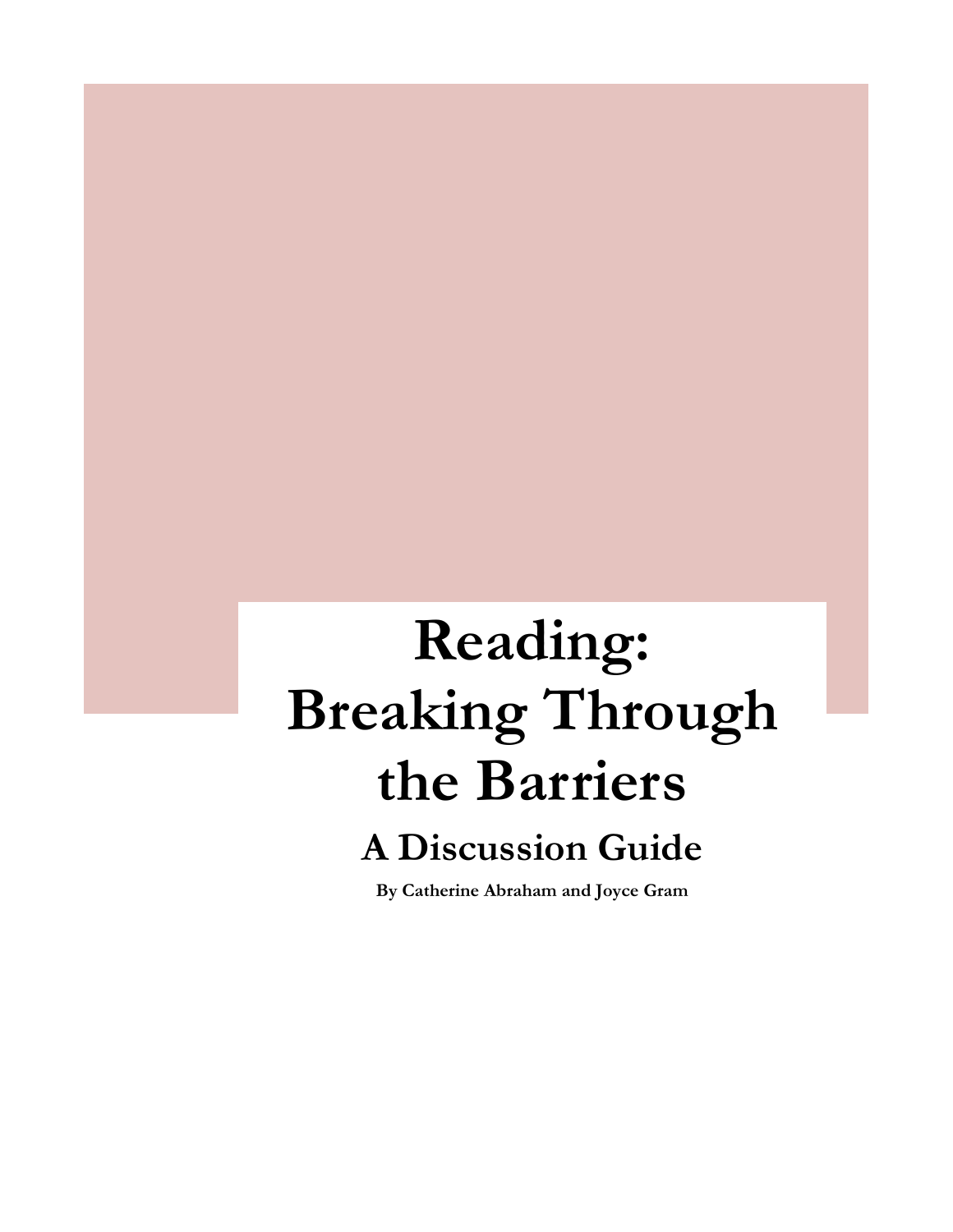#### **Reading: Breaking Through the Barriers A Discussion Guide**

Copyright ©2009 Catherine Abraham and Joyce Gram

This publication may be reproduced without permission provided that Catherine Abraham and Joyce Gram are acknowledged as the authors.

#### **Acknowledgements**

The authors sincerely thank Dr. Linda Siegel, John Wilson, Larry Johnson, Heather Maahs, Barb Lund, Kelly Dvorak and Sharlene Drohomereski for their assistance and encouragement in the writing of this guide.

#### **About the Authors**

The authors have been involved in parent education in British Columbia for over twenty years. Catherine Abraham has written extensively for parents in the areas of special education, parent support, and policy development. Joyce Gram has written for parents in all areas through newsletters and websites. Both have held numerous executive and advocate positions on school and district parent advisory councils and have worked at the provincial level.

The authors can be reached at **[parenteducation@hotmail.com](mailto:parenteducation@hotmail.com)**.

#### **Other guides for parents in this series, available electronically from the authors:**

*Student Assessment in B.C.'s Public Schools: A Guide for Parents Building Student Success in B.C.'s Public Schools: A Guide for Parents Aboriginal Education: A Discussion Guide*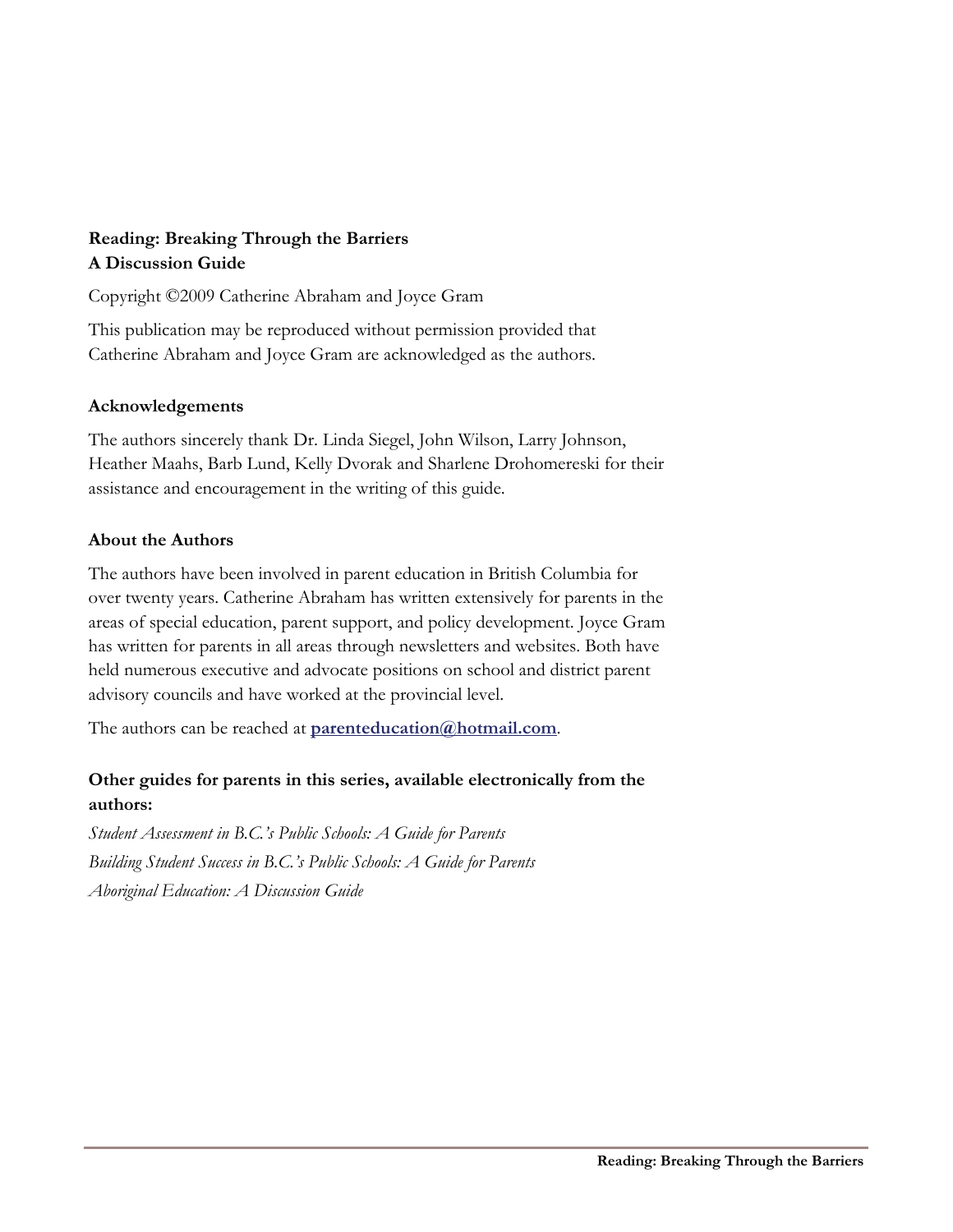# **Contents**

| Introduction                           | $\overline{2}$ |
|----------------------------------------|----------------|
| Phonological Awareness                 | 3              |
| Decoding                               | $\overline{4}$ |
| The Alphabetic Principle and Phonics   | 5              |
| Building Fluency and Comprehension     | 6              |
| The Great Divide on Reading            | 7              |
| The Great Divide and Phonics           | 8              |
| Ongoing Issues                         | 9              |
| Looking at Children "At Risk"          | 10             |
| English Second Language (ESL) Students | 11             |
| What Can Parents Do?                   | 12             |
| References and Resources               | 13             |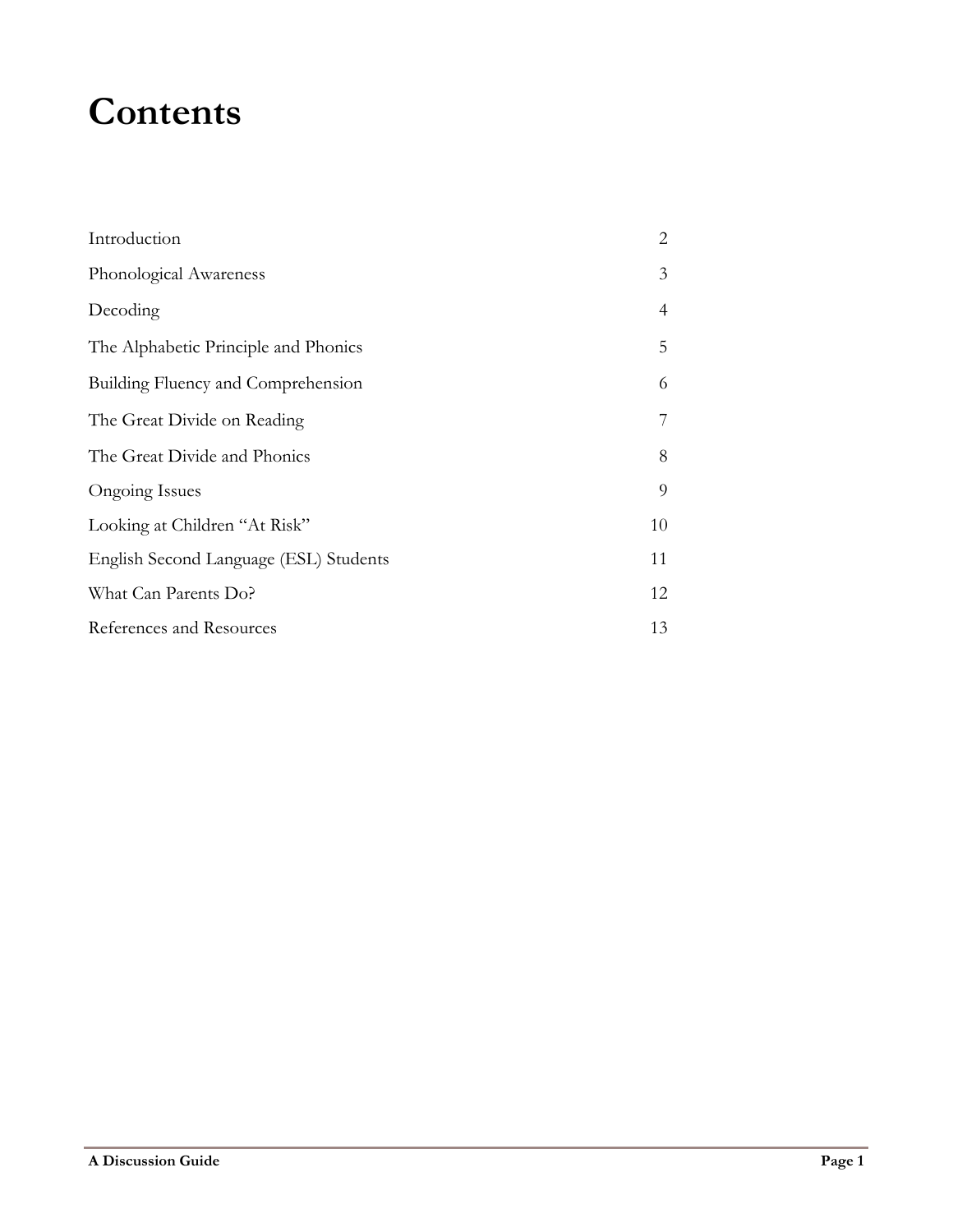# **Reading: Breaking Through the Barriers**

Reading is a fundamental skill for children and adults alike. Like speech itself, it is the key to knowledge and opens up worlds. But 48% of Canadian adults cannot read well enough to cope in modern society,<sup>1</sup> and  $25%$  of Englishspeaking kindergarten students are at risk for failing to learn to read.<sup>2</sup>

This is a major problem. Researchers have studied reading intensively for many years some groundbreaking research dates back to the 1980s and earlier. The problem is not "what do we know?" It is "what do we do?"

Parents are often reminded that reading to their children is important, but they are seldom told why. What does a bedtime story teach a child? Why is reading to a child important after the child reaches kindergarten?

Many children seem to learn to read easily indeed, some are reading even before they start school. Others struggle and fall behind. If parents and schools are to help all children learn this basic skill, we need to understand the many steps that go into learning to read.

Parents of struggling readers are sometimes told to "wait and see." But research clearly shows that early intervention is far more effective than remediation in later grades. Children who struggle to read can fall further and further behind their peers, jeopardizing their chances for success in school and beyond.

We hope this guide will help you understand the processes and issues that surround learning to read. Every child deserves to read well. Together, parents and schools can make that happen.

1 Canadian Council on Learning, *Reading the Future: Planning to Meet Canada's Future Literacy Needs*

2 The percentage is about double (approximately 50%) among kindergarten students for whom English is a second language.

Few children learn to read books by themselves. Someone has to lure them into the wonderful world of the written word; someone has to show them the way.

—Orville Prescott, *A Father Reads to His Children*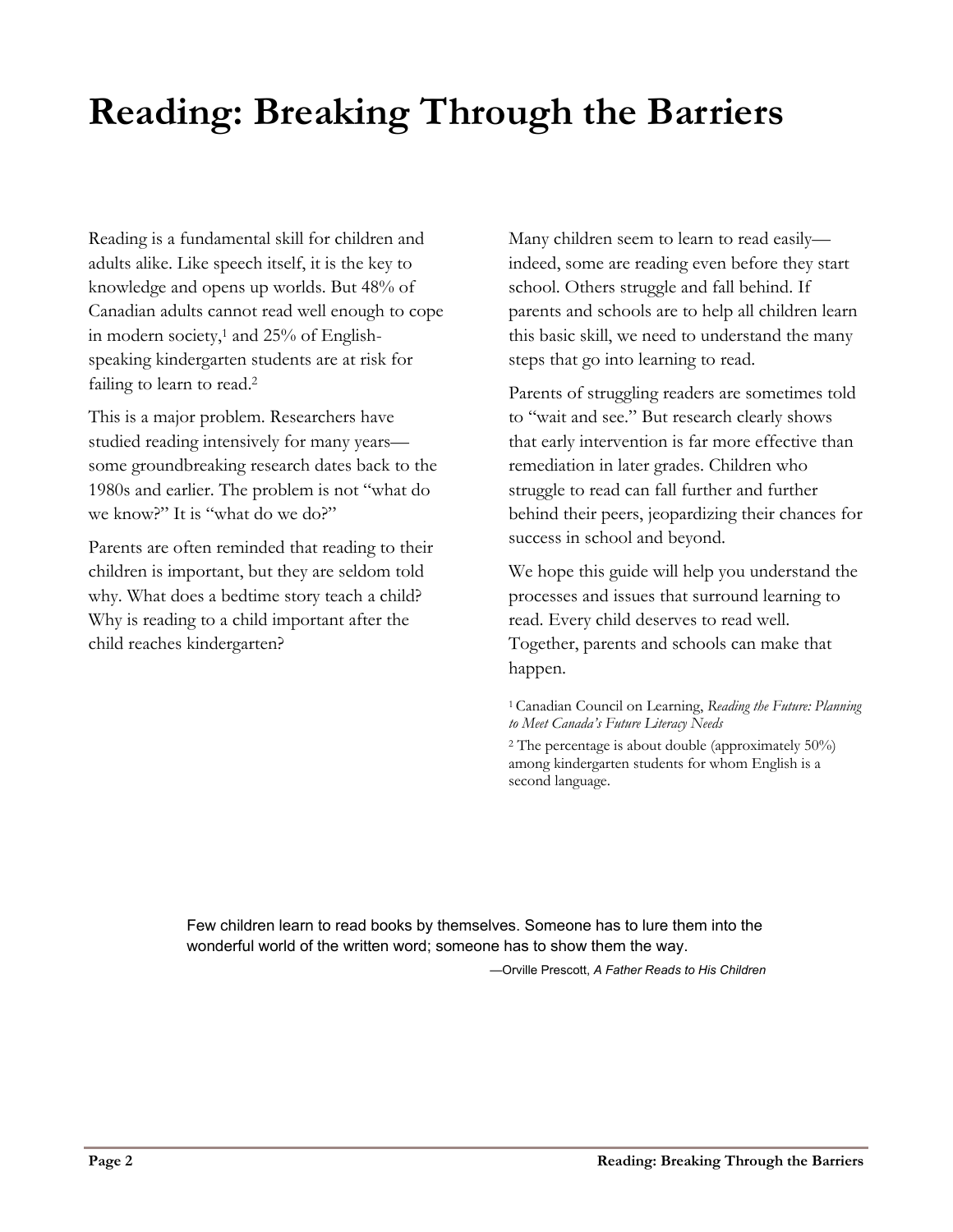# **Phonological Awareness**

### **Background**

Phonological awareness is the ability to hear the individual sounds that make up words in spoken language. It is the bridge that allows us to "see" spoken language as a collection of words and sounds. This includes

- hearing the sounds that make up words (for example, the sounds *d-o-g* in *dog*)
- recognizing words that rhyme (for example, *ball*, *fall*, *call*)
- deciding whether words begin with the same sounds (for example, *bat*, *bell*, *boy*)

When children learn songs and rhymes, they are beginning to recognize patterning. From there they progress to understanding that sentences are made up of separate words, and finally to seeing that words themselves can be separated into sounds.

# **What the Research Tells Us**

Before they can begin to read or spell, children must understand that written words are made up of sounds. Testing for this phonological awareness is the best predictor of reading failure. All children benefit from explicit phonological instruction in the classroom, but for at-risk children this instruction is critical to learning to read. Pullout programs have not been found to be sufficient—instruction needs to be part of classroom activities.

Research also tells us that instruction in phonological awareness should begin in preschool and kindergarten so that children can learn that written words represent spoken sounds. Once their ears "hear" those sounds, children are prepared to learn to read.

Joseph Torgesen said in 1998, "The most common cause of difficulties acquiring early word reading skills is weakness in the ability to process the phonological features of language. This is perhaps the most important discovery about reading difficulties in the last twenty years."

**Are children in your school or district tested in kindergarten for phonological awareness?**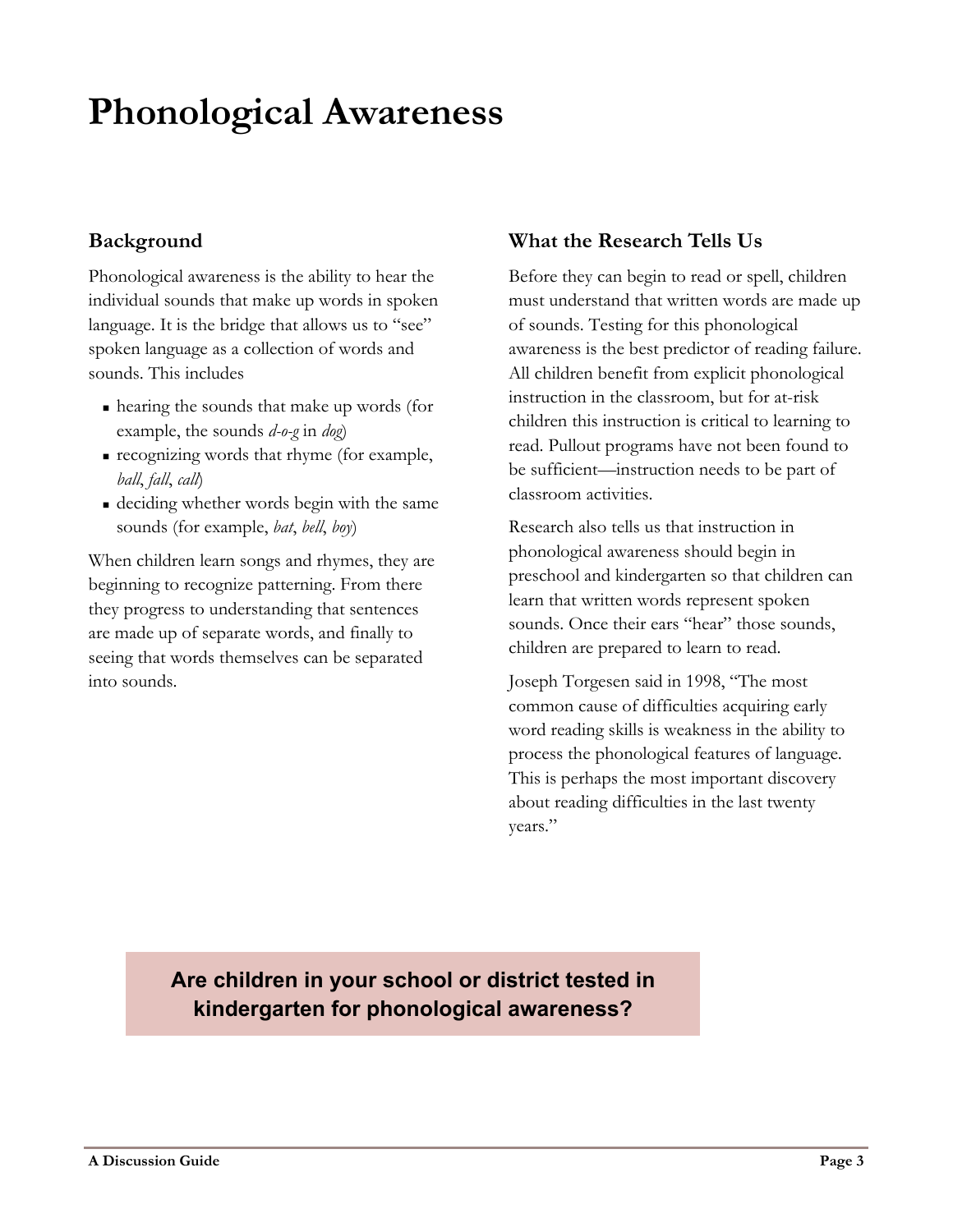# **Decoding**

### **Background**

Once children have acquired some phonological awareness, they are ready to decode words.

"Decoding" means breaking down a word into its separate sounds. The word *cat*, for example, breaks down into three sounds: *c-a-t*. Children must be able to hear and identify those sounds in order to decode the word. Each sound is called a "phoneme," and the ability to distinguish phonemes is called "phonemic awareness."

Children must then learn that every printed word is made up of phonemes and that phonemes are represented by letters of the alphabet.

#### **What the Research Tells Us**

Phonological awareness is necessary for building decoding skills. Studies of kindergarten students show that when a reading program incorporates decoding with the continuous teaching of phonemic awareness, students perform better.

In order to decode, children need to be explicitly taught how to sound out words into phonemes. This skill requires a great deal of practice to avoid reliance on pictures or context to guess at words.

Although children learn to recognize and remember some words by rote—rather than having to decode them—their ability to do so is limited by memory. Rote recognition doesn't give a child the necessary tools to decode new words.

The better a child is able to decode, the better she is able to learn to read.

The logic of all alphabetic languages, including English, is built on the understanding that every word is made up of a sequence of elementary speech or phonemes, for it is the phonemes that are represented by the letters. A failure to notice that spoken words can be broken into phonemes is a major cause of profound reading disability. —*Early Literacy: A compilation of research, strategies, and resources for teachers and parents*

### **How explicitly is decoding taught in your school or district?**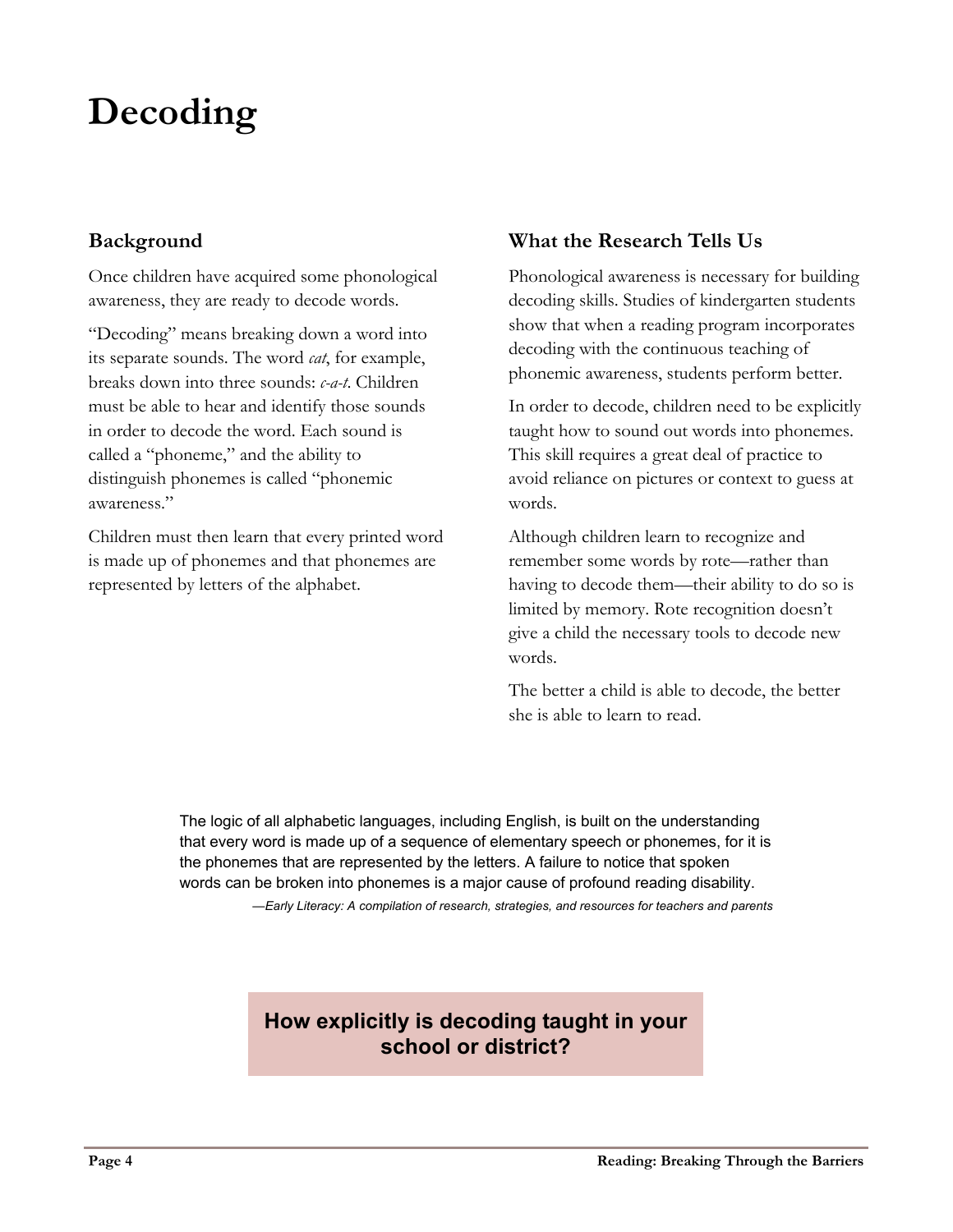# **The Alphabetic Principle and Phonics**

### **Background**

The alphabetic principle is the understanding that words are made up of letters that represent sounds.

Phonics is founded on this alphabetic principle. In phonics instruction we teach children the relationship between letters and phonemes and the sounds they make. Children learn to apply their phonological awareness and decoding skills to written words.

Children usually begin learning phonics by learning the sounds of consonants and vowels, vowel combinations, letter combinations and common word parts.

### **What the Research Tells Us**

Children benefit most when phonics instruction begins in kindergarten or grade 1. This instruction needs to be explicit and done in sequence.

Regardless of their socio-economic status, children benefit from explicit phonics instruction. Children who are having difficulty learning to read benefit the most.

Phonics instruction helps children with word recognition, spelling and reading. As children become more fluent at decoding and reading words, they are able to focus on building their comprehension.

In the initial stages of reading development, learning phoneme awareness and phonics skills and practicing these skills with texts is critical. Children must also acquire fluency and automaticity in decoding and word recognition. Consider that a reader has only so much attention and memory capacity.

—G. Reid Lyon, *Why Reading is Not a Natural Process*

**What emphasis does your school or district place on phonics instruction?**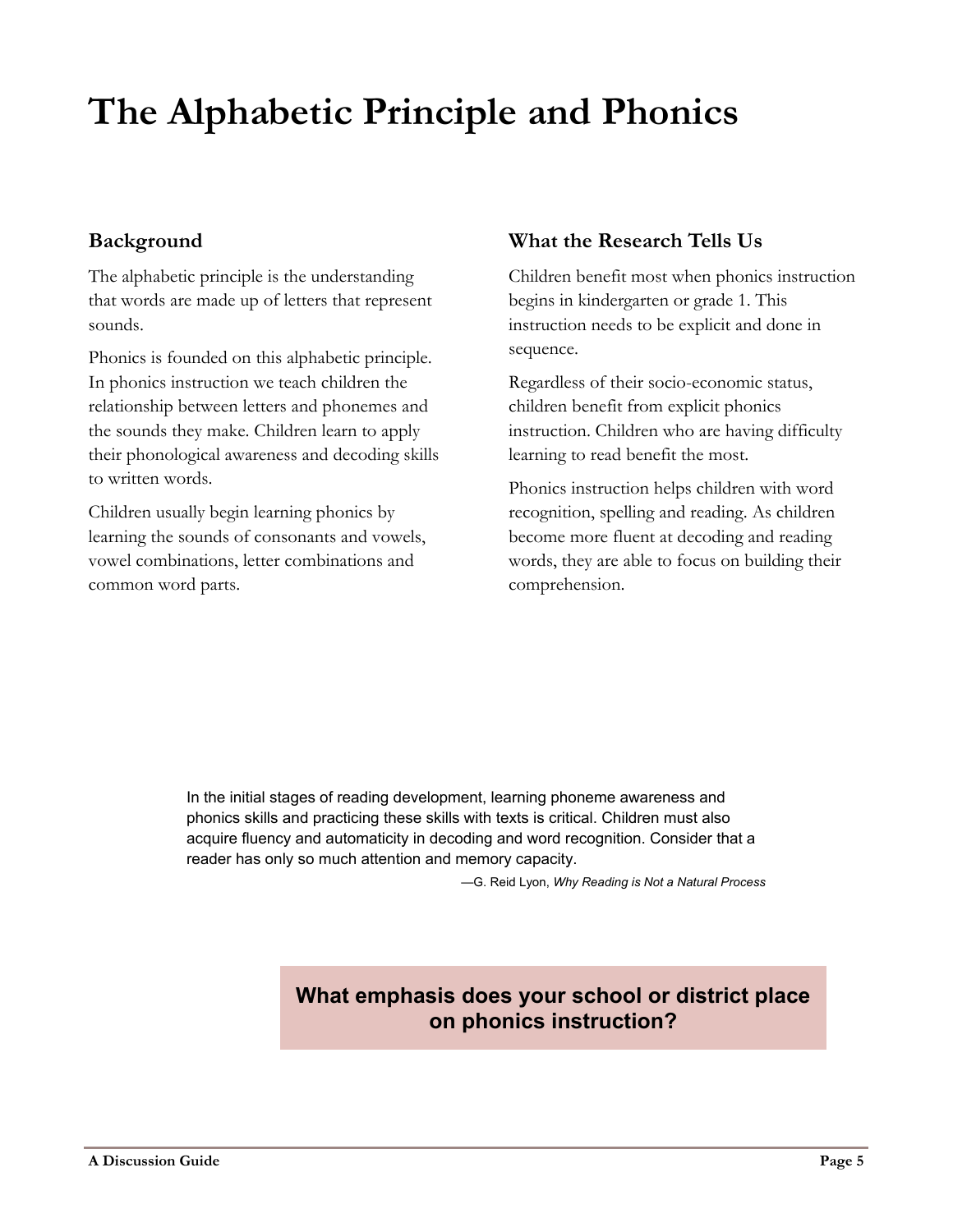# **Building Fluency and Comprehension**

### **Background**

The ultimate goal in teaching reading is to have students comprehend the ideas in a piece of text as they read.

Fluency comes when a student recognizes more and more words on sight and stores them in memory. Vocabulary naturally increases. The more times a child sees a word in text, the more likely she is to recognize the word by sight and avoid making a reading error.

Comprehension means understanding what is read. It does not develop automatically with fluency, and some children benefit from direct instruction in comprehension strategies.

#### **What the Research Tells Us**

Learning to read is difficult—reading is not a "natural" behaviour. Some experts have described the processes of learning to read as "finite." By that they mean that a student can only do so many reading processes at a time. Like a tabletop, there is only a limited amount of space for the skills required, and if a student is struggling with decoding, or if she does not have good phonological skills, fluency and comprehension will suffer. A struggling reader may be able to move slowly through text, but she will not be able to absorb what she is reading.

As students progress through each grade level, the demands upon them to read well increase. Students who do not read fluently fall behind. Because they struggle to decode words, they cannot attend to meaning.

Researchers also note that reading materials must be at the right level for students and should be able to hold their interest.

Competence is reinforcing; those who can read are more likely to read. Those who do read are more likely to be educated. And therein lies our responsibility: to teach with knowledge, skill, and artistry the alphabetic invention that makes all this possible.

—Louisa C. Moats, "Teaching Decoding"

# **How does your school or district select its reading resources?**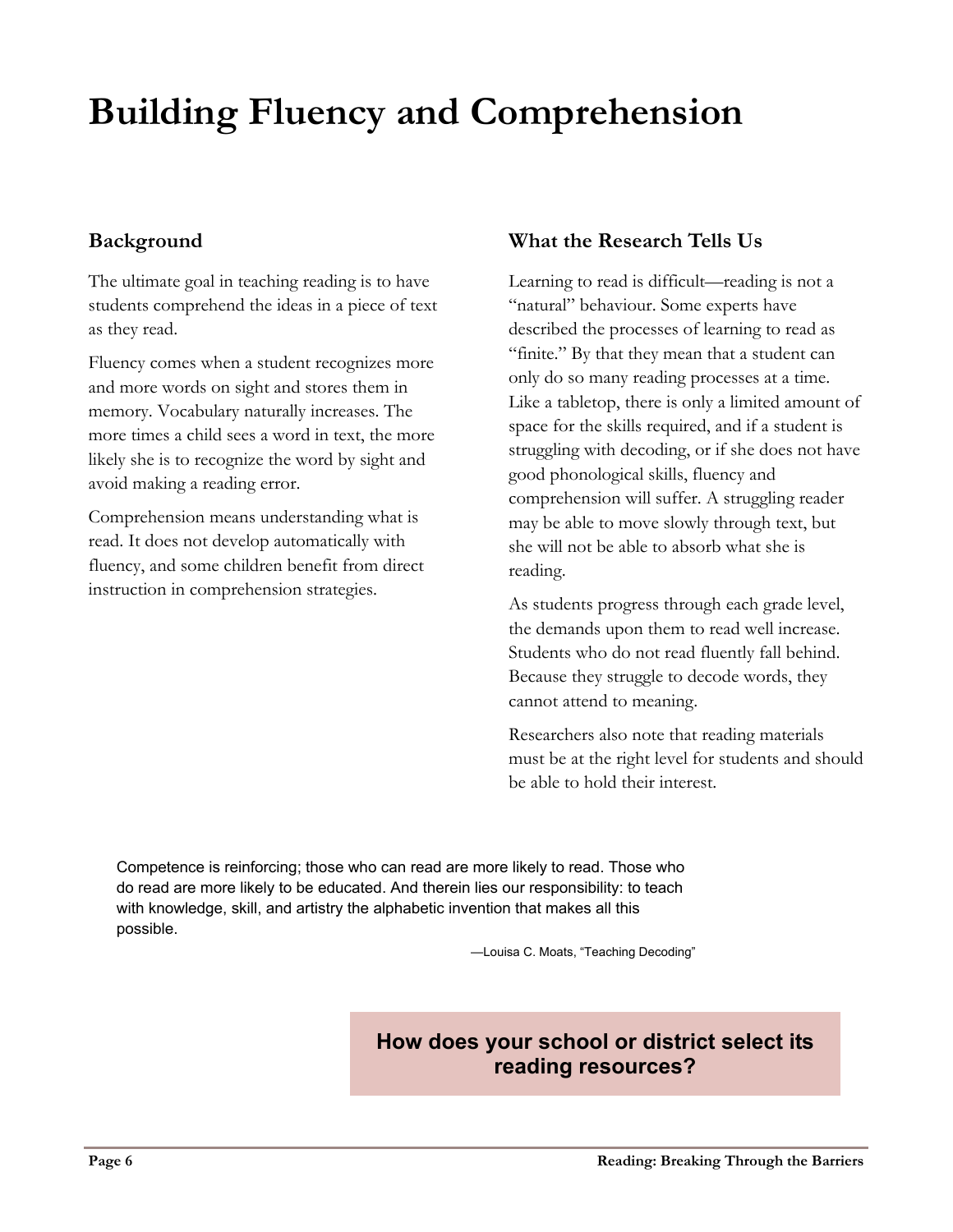# **The Great Divide on Reading**

### **Background**

Many of us recall the "Dick and Jane" readers that formed the basis for reading instruction many years ago. Published in the 1930s, they taught children to read based on a "look and say" method. They replaced phonics programs that had emphasized rote learning of phonics rules.

The importance of making reading creative and interesting led to a new approach to reading called "whole language," which became the preferred method of teaching reading in the 1990s. Phonics was either a small part of whole language teaching or entirely absent.

Whole language was as much a way of thinking about reading as a method of teaching it. It emphasized motivating students by exposing them to reading in real-life settings. Students were encouraged to guess at words by looking at the beginning and ending letters and by using pictures and other clues. The theory was that if students were exposed to an ever-increasing number of whole words, they would be motivated to read them and would learn to remember them.

# **What the Research Tells Us**

There is an overwhelming body of research to support a phonological approach to reading. While many children have learned to read using whole language, research has shown conclusively that this approach is devastating for children at risk for reading difficulties. It is acknowledged, however, that as children learn to read, they must be exposed to materials that are relevant and hold their interest.

Researchers now understand much better the role that phonological awareness and decoding play in learning to read. Reading materials must be carefully chosen so as to be at the right reading level. Phonics instruction cannot stand alone.

# **Which method of teaching reading is used in your school or district?**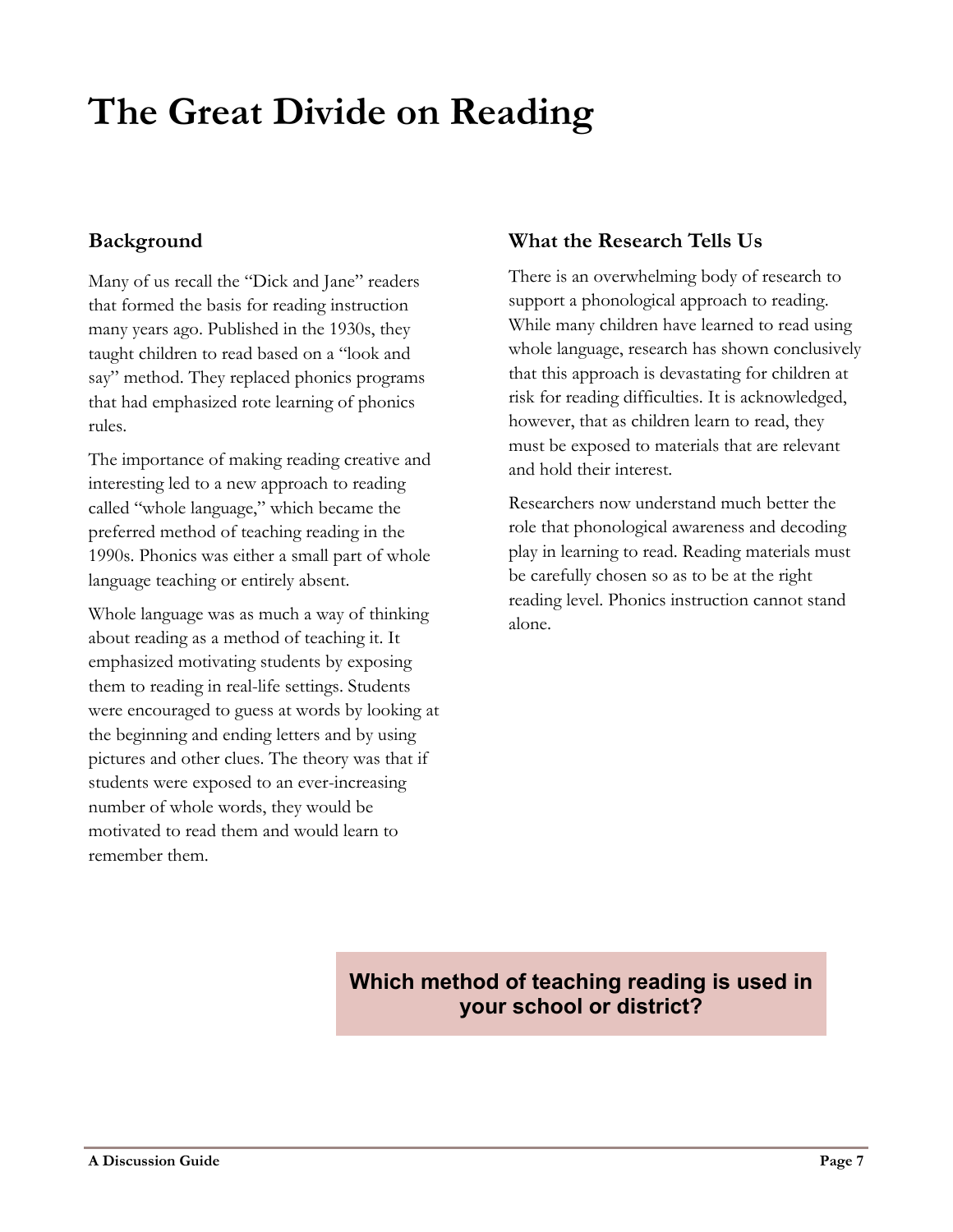# **The Great Divide and Phonics**

### **Background**

Phonics are the tool we use to build the relationship between letters and the sounds they represent. All school districts use phonics to help teach children to read. However, there are many ways phonics can be taught, and these different ways have a profound impact on children's reading development.

When phonics are taught *explicitly*, they are called "explicit" or "synthetic" phonics. Children learn to read by blending the sounds or phonemes—in a word. For example, a child reads the word *cat* by blending the sounds *c-a-t*. In addition to vowel and consonant sounds, students are explicitly taught the sounds of groups of letters that make a single sound (e.g., *sh*, *ough*, *th*, or *ow*). Explicit phonics do not rely on sight vocabulary.

"Implicit" or "analytic" phonics look at the whole word first. To read a word, students are expected to use their knowledge of similar words, or to look at its context or accompanying pictures. For example, if a student already knows the words *sat* and *bat*, he would learn the word *cat* by recognizing the sound of *at* (called the "rime") and using clues to identify the sound of the letter *c* (called the "onset"). In other words, the student learns to read by dissecting the word into its known parts, then using clues to fill in the gaps.

# **What the Research Tells Us**

Research shows that implicit phonics work for some students. However, this method relies on a student's ever-increasing memory base to learn new words. It also has shortcomings in helping students to read longer, more complex words, and it does not give at-risk students the foundation they need to learn to read.

Explicit phonics work for all students but are particularly helpful for students at risk for reading difficulty. When teachers are properly trained and explicit phonics are directly taught, reading levels are higher for all students.

Research emphasizes that explicit phonics need to be directly taught in the classroom. Classroom instruction can be supplemented by individual or small-group work for students who are at risk.

Research also shows that supplementing implicit phonics with pullout programs for at-risk students does not give these students the skills they need to learn to read. These students tend to fall further and further behind their peers.

**How does your school or district track reading levels of students? Are the results linked to methods of teaching reading?**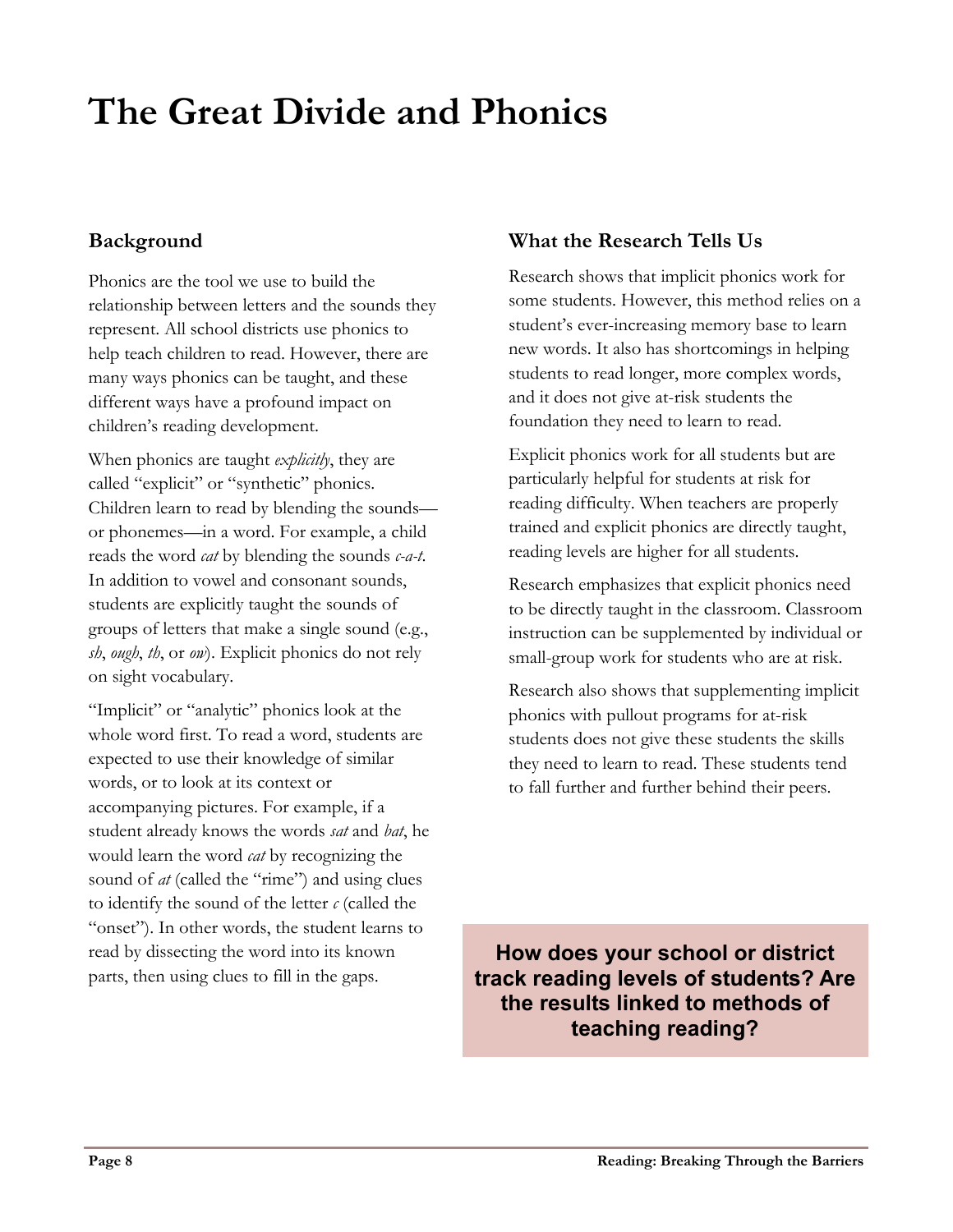# **Ongoing Issues**

### **Background**

Some issues are consistently mentioned by researchers as problematic despite evidence that might help to resolve them. The most common problems identified in research are

- teacher-training
- early identification of children at risk for reading failure
- **n**intervention

#### **What the Research Tells Us**

A great deal of research is not finding its way into teaching practice.

University teacher-training programs do not emphasize the skills necessary to teach children to read, and there is no consistency among programs from one university to another. Behind the scenes, wars still rage among academics over whole language versus phonological instruction.

In many school districts, children at risk are still not identified until grade 3, rather than kindergarten or grade 1. Thus, programs to help these children are remedial rather than preventative—and the success rate for remedial programs is very low. Keith Stanovich described the problem as the "Matthew Effects"—the rich get richer and the poor get poorer—meaning good readers read more and improve their reading skills, while poor readers fall further behind.

Researchers note that intervention often takes place outside the classroom. But research shows that classroom-based intervention is necessary for children to acquire basic skills. Children at risk for reading failure must be taught more skills directly by the teacher.

For a small percentage of students, reading difficulties persist despite intensive intervention. Researchers acknowledge that, for this group, more research is needed on how they can best be helped. These students are more likely to drop out of school, less likely to be employed, and have a higher percentage of mental health issues.

# **How does your school or district address these issues?**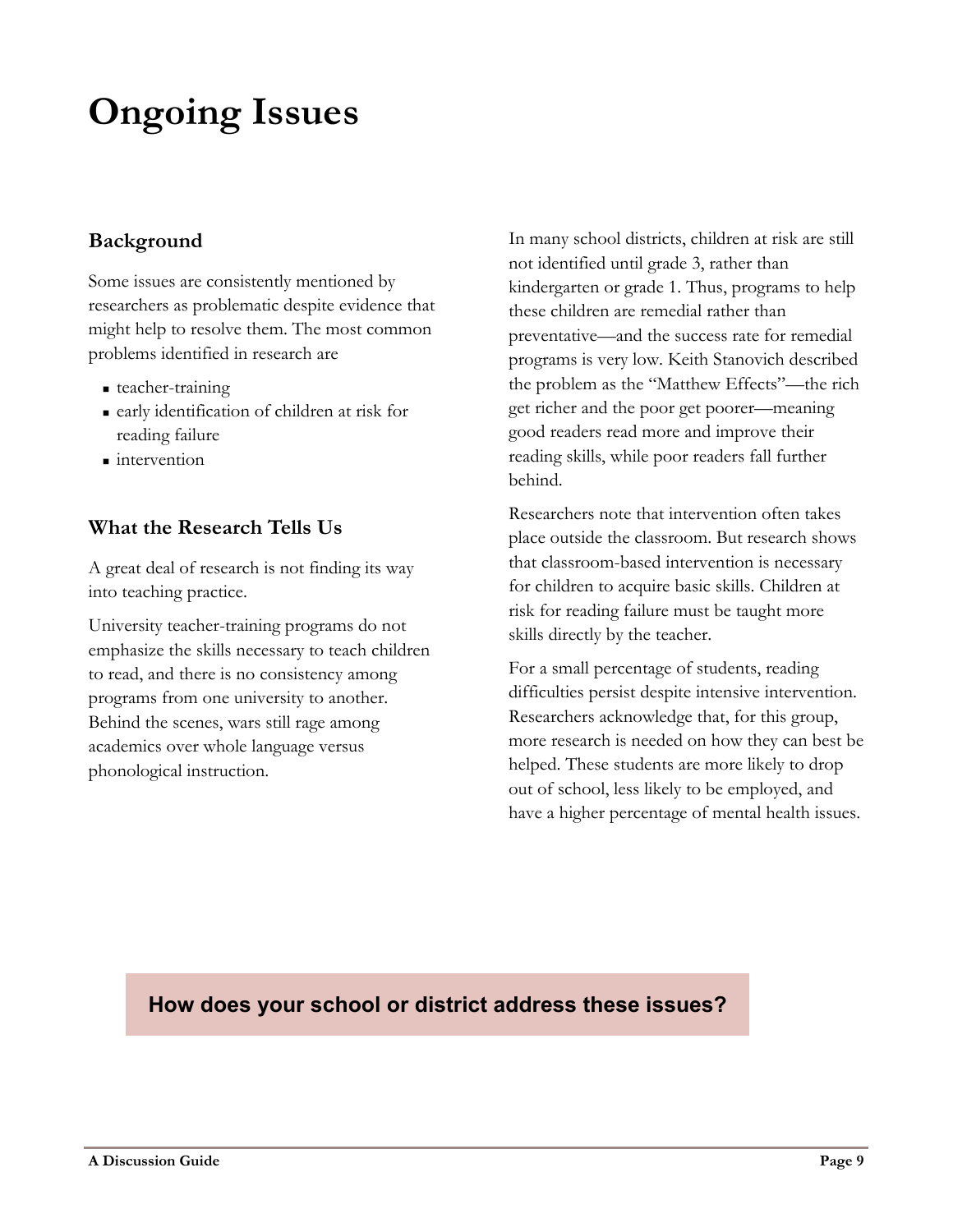# **Looking at Children "At Risk"**

### **Background**

The literature on reading often refers to children who are "at risk" for reading problems. What is meant by "at risk," and how can research tell us which children are "at risk"?

We know that reading can be affected by socioeconomic status and cultural and linguistic background. Testing shows that students from low socio-economic backgrounds and cultural and linguistic heritage other than English may be at higher risk for problems learning to read.

Some children are diagnosed with dyslexia, a neurological condition that affects their ability to read. Dyslexia can range from mild to severe but is not related to intelligence.

### **What the Research Tells Us**

The problems a child experiences learning to read are often not related to the child's ability to learn but to his phonological awareness, ability to "hear" the English language and exposure to the English alphabet.

Children who have not been read to before they enter school may not have experience listening to rhythms and sounds. They may also not have developed an interest in reading—and we know that motivation is key to learning to read.

A number of tools have been developed to assess children at risk for reading difficulties. Researchers note that there are problems with over-predicting and under-predicting, but they agree that assessment should be done as early as possible, preferably in kindergarten.

For children with dyslexia, exposure to reading before school entry may increase their vocabulary, but it will not give them the ability to learn to read without intensive intervention at school.

We now understand that specific systems in the brain recover sounds from spoken words, and just as in learning any skill, children understand phoneme awareness with different aptitudes and experiences.

—G. Reid Lyon, *Why Reading is Not a Natural Process*

# **Does your school or district assess for children at risk in kindergarten?**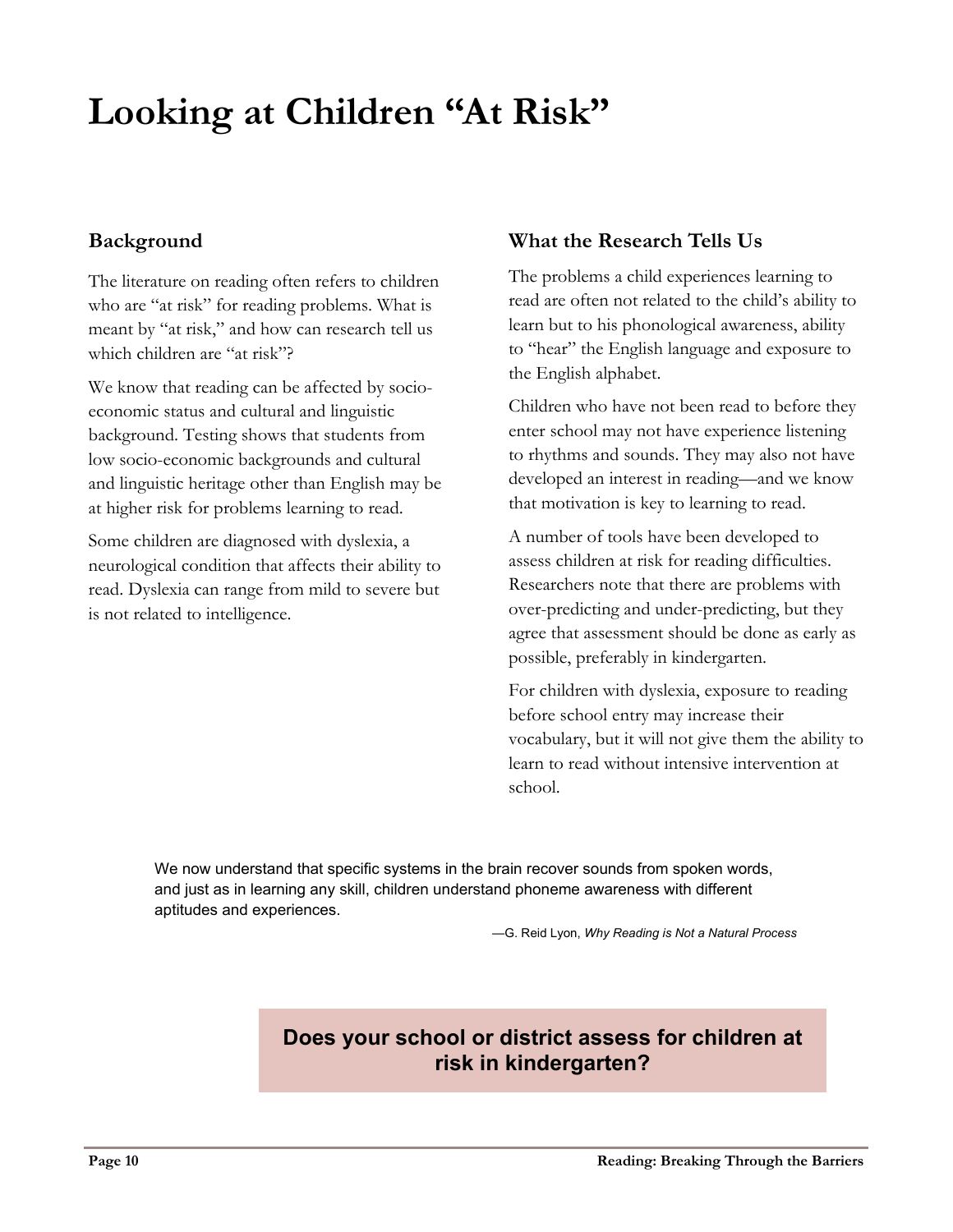# **English as a Second Language (ESL) Students**

# **Background**

Research tells us that ESL<sup>1</sup> students can be at high risk for reading difficulties. A recent study by Linda Siegel and Nonie Lesaux tracked 1,000 students in the North Vancouver School District from kindergarten through to grade 6. The group included students from diverse socioeconomic, cultural and linguistic backgrounds.

The students were tested in kindergarten for phonological awareness, and language and memory skills. The testing showed that 25% of those whose first language was English and about 50% of those whose first language was not English were at risk for reading problems.

Teachers received extensive training and professional development in classroom-based intervention. All students were given explicit instruction in phonological awareness and decoding. At-risk students received more focused intervention in small groups, and student progress was constantly monitored and assessed.

#### **What the Research Tells Us**

After appropriate intervention, only 5% of both groups had reading difficulties at the end of grade 1. By grade 6, only 1.5% continued to have difficulties. Lesaux said, "What decreased over time was the number of kids who had to go down to the resource centre in the later years. It's pay now or pay later."

Siegel and Lesaux affirmed that the development of phonological awareness skills is particularly important for ESL students, and that this will require more intensive instruction. New vocabulary must be intentionally taught and incorporated into classroom activities.

Especially surprising was the finding that bilingualism is not necessarily an impediment if teachers are well trained in providing a balanced literacy program. ESL students in this study performed at or above grade level by grade 2.

1 Also referred to as English Language Learners or ELL.

But why, by second grade, were some students who spoke no English in kindergarten achieving higher reading skills than their native English-speaking peers? Lesaux credits what she calls a metalinguistic awareness of the bilingual kids that exists precisely because they are learning English as a second language. "They're much more tuned into language than the other kids," she says. "In many ways, they were doing a lot more work around language than the monolinguals, for whom language is much more unconscious." —Beth Potier, "Research on ESL children has surprising results"

# **How does your school or district teach reading to English Second Language students?**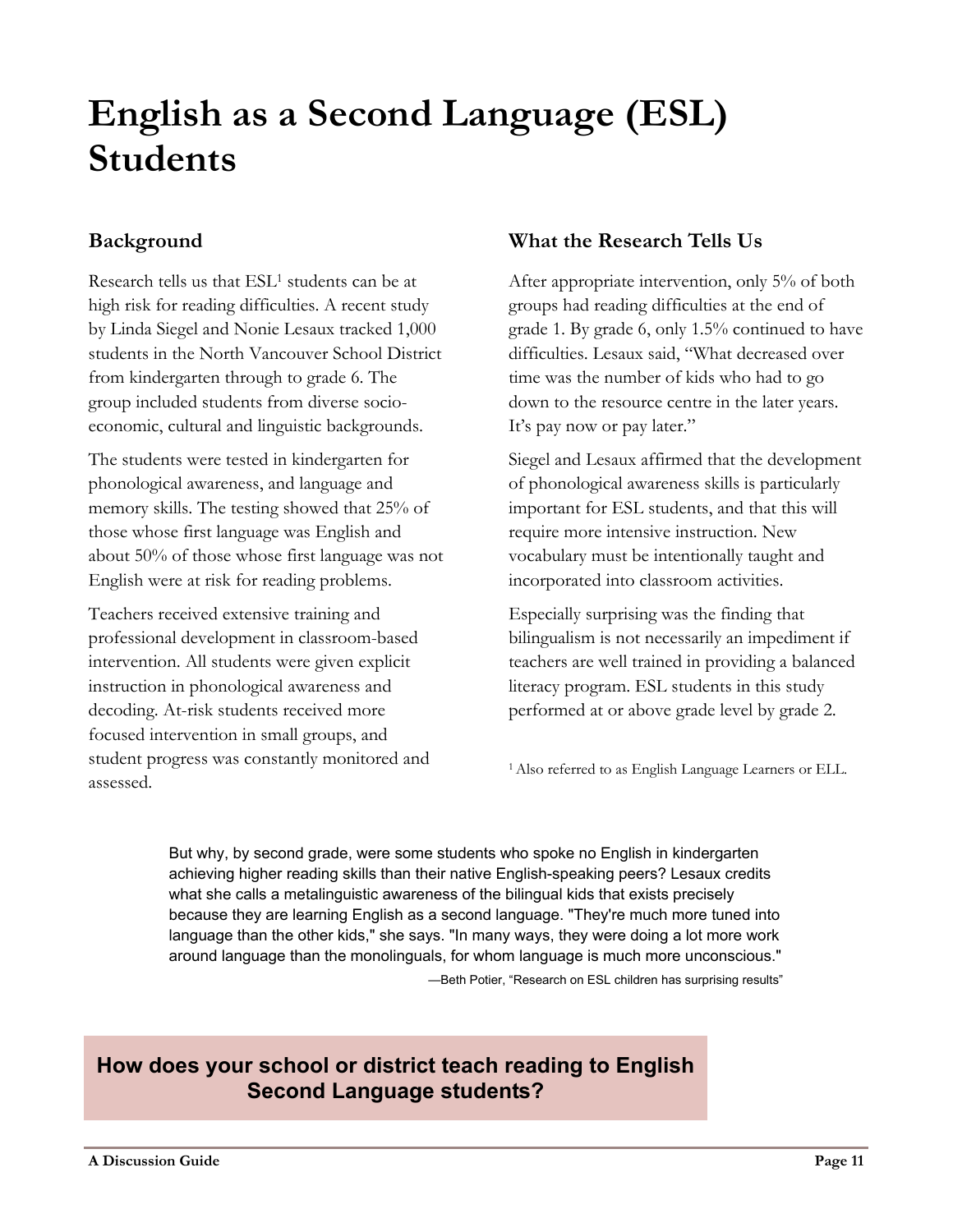# **What Can Parents Do?**

### **Background**

We know that reading is a complex skill, one that improves as a number of specific sub-skills are acquired. Researchers have compared this to climbing a set of stairs—to reach the top, each step must be climbed.

In the introduction to this guide, we said that parents are often reminded that reading to their children is important, but they are seldom told why. What does a bedtime story teach a child? How does reading to a one-year-old relate to the child's learning to read at school?

#### **What the Research Tells Us**

The more a child is exposed to reading, the more likely the child is to acquire the prerequisite skills for reading. Children must learn that words on a page have meaning and that reading is done from left to right and from top to bottom. Rhyming words and repeating lines help a child

develop an "ear" for language—she begins to appreciate the sounds of words. Parents can also start teaching their children the letters of the alphabet and the sounds they make

Reading helps children expand their thinking skills, learn to concentrate and enlarge their vocabulary. Children who have been read to in childhood are more motivated to learn to read, and they appreciate that reading is a gateway to new ideas.

Even children without this background, and children who are dyslexic, can be taught to read, but the instruction must be much more intensive to develop phonological awareness. These children are at higher risk of failure. If the instruction does not give them all the tools they need, if every step is not covered, they may never experience the joy of reading.

The more you read, the more things you will know. The more that you learn, the more places you'll go. —Dr. Seuss, *I Can Read With My Eyes Shut!*